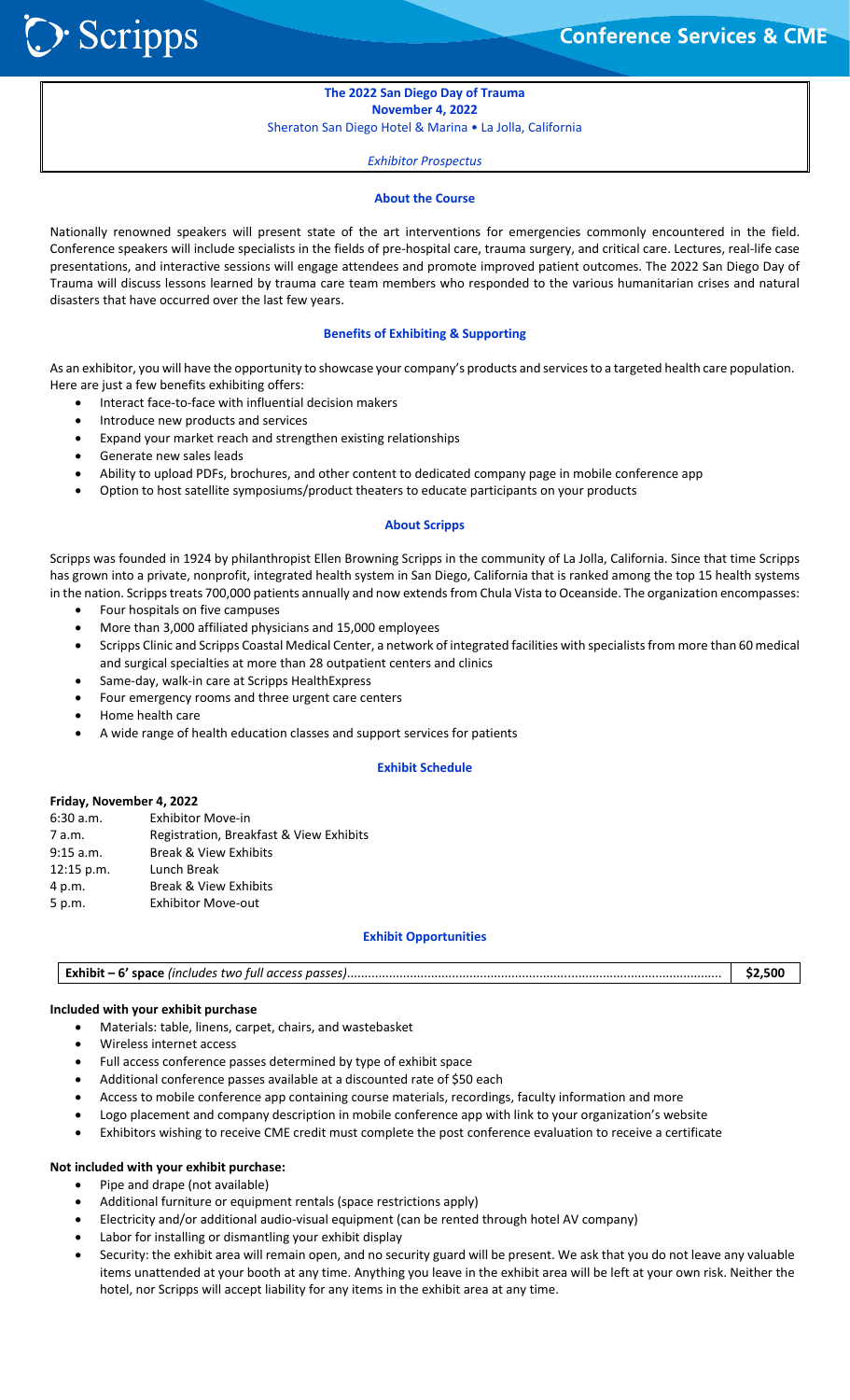# > Scripps

#### ֦֘ **Scripps Health Conference Guidelines**

- 1. Proof of vaccination will be required for all staff, participants, and vendors who wish to attend the conference in‐person.
- 2. Staff, participants, and vendors who are unvaccinated are required to bring proof of a negative PCR test taken within 48
- hours of the start of the conference.
- 3. All staff, participants, and vendors must be asymptomatic to attend the in‐person conference.
- 4. All staff, participants, and vendors will be required to wear masks and remain physically distanced during the conference.

\*\* These guidelines may be modified at any time in advance of or during the Conference.\*\*

## **Booth Traffic**

While Scripps makes every effort to promote and encourage attendees to visit the Exhibit Hall, we cannot guarantee booth traffic. It is the exhibiting company's responsibility to promote its presence at the course through pre-meeting notifications and on-site promotions to draw traffic to their booth.

*\*\*In alignment with the ACCME Standards for Integrity and Independence in Accredited Continuing Education, exhibitors will only be provided with limited participant information from those who have agreed to have their information shared.* 

## **Exhibit & Conference Venue**

**Sheraton San Diego Hotel & Marina**  Bay Tower ‐ 1590 Harbor Island Dr San Diego, California 92101 Reservations: 619‐291‐2900 www.sheratonsandiegohotel.com

**For shipping purposes, please add the following to your label:** Attn: Carlin Admirand/Scripps, Nov 4, 2022 Company Box # of #

## **Exhibitor Housing**

A specially priced block of rooms is **being held until Thursday, October 13, 2022 or until the room block fills, whichever comes first**. When making your reservation, be sure to ask for the Scripps conference rate of \$219 per night (plus tax and parking). After October 13, 2022 reservations will be accepted on a space and rate availability basis only. A link to reserve a discounted room can be found on the conference webpage.

## **Shipping Dates**

**All materials should arrive no earlier than November 2, 2022.** If materials are received prior to this date the exhibiting company will be responsible for these charges. Materials that are shipped will be available at your company's exhibit space during the first installation session. If you have items to ship after the conference, FedEx and UPS can be arranged directly with the hotel. You are responsible for providing all necessary shipping materials as well as all related expenses.

## **Payment Information**

- All exhibit applications must be received by **October 31, 2022**. Upon receipt of the application, a confirmation email will be sent.
- Payment must be received prior to the start of the activity.
- The exhibit cancellation deadline is **Friday, October 21, 2022**. Scripps CME will refund the cost of the exhibit less a \$100 processing fee. After October 21st no refunds will be granted.
- Exhibit space must be occupied by 7 a.m. on November 4, 2022. Failure to meet this deadline will cause forfeiture of your space. Scripps may use or reassign the space without refund. Exhibitors who anticipate delays must notify Scripps.

#### **Application Review**

For an exhibit application to be accepted by Scripps, the products and services must be educational in nature and relate to the educational activity content. Scripps reserves the right to accept or reject a potential exhibitor based on its assessment of whether the company/organization's products and/or services are relevant to the conference content. All exhibits will be reviewed by Scripps.

Scripps reserves the right to refuse the application of any party whose product, service or proposed exhibit is, in Scripps sole discretion, not in keeping with the character of the educational activity and exhibition hall. Approval of the exhibit application is in the sole discretion of Scripps, and may be withheld, among other reasons, for: (a) poor credit history of Exhibitor, including but not limited to past due amounts owing to Scripps, or (b) breach of the Conditions or any other contract provisions governing any previous trade show or other event conducted or sponsored by Scripps.

## **CME Guidelines Related to Educational Grants, Exhibit Space and Promotional Activities**

In compliance with the ACCME Standards for Integrity and Independence in Accredited Continuing Education, arrangements for commercial exhibits or advertisements cannot influence planning or interfere with the presentation, nor can they be a condition of the provision of commercial support for CME activities.

- Exhibit and other promotional fees shall be separate and distinct from educational grants/commercial support.
- All exhibitors must be in a room or area separate from the education and the exhibits must not interfere or in any way compete with the learning experience prior to, during, or immediately after the activity.
- Company representatives must refrain from holding any commercial discussions in the educational ballroom. All promotional activities including interviews, demonstrations, and the distribution of literature or samples must be made within the exhibitor's space. Canvassing or distributing promotional materials outside the exhibitor's rented exhibit space is not permitted.
- Commercial interest representatives may attend CME activities at the discretion of Scripps for the direct purpose of the representatives' own education. However, they may not engage in sales or marketing activities while in the space or place of the educational activity.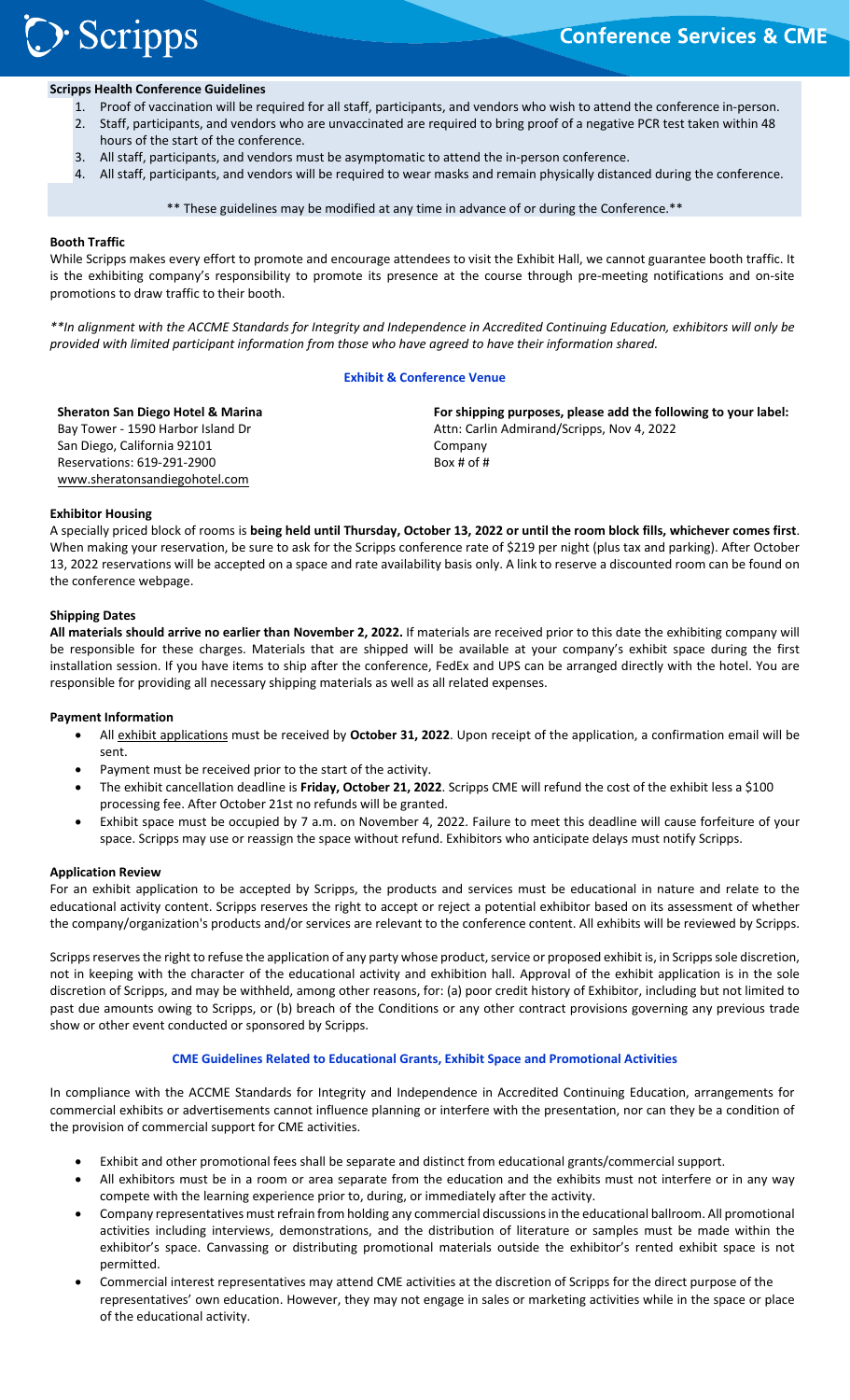֦֘

#### **Exhibit Conditions, Rules and Regulations**

Exhibits must adhere, in each case in the determination of Scripps in its sole discretion, to each of the following standards:

- Exhibitor must promote the marketing of products and services that relate to the educational activity content.
- Exhibitor may encourage or advance its own products, equipment or services; however, Exhibitor shall not unfairly criticize the products or methods of any other exhibitor.
- Exhibitor shall not directly or indirectly promote or advertise any idea or product which is inconsistent with the stated purpose of the educational activity content.
- Exhibitor shall not infringe the copyrights, trademarks or other intellectual property rights of any third party or unfairly compete with other exhibits.
- Exhibitor's exhibit shall not have an undesirable or unreasonable deleterious effect upon another exhibit or the educational activity.
- Scripps reserves the right to prohibit or remove any exhibit which detracts from the general character of the Exhibition as a whole, or consists of products or services inconsistent with the purpose of the Exhibition. The right to prohibit or remove includes, but is not limited to, such persons, things, conduct, printed matter or anything else of a character which Scripps deems objectionable.
- Scripps reserves the right, in its sole discretion, to refuse any person, including without limitation any employee of Exhibitor, admission to the Exhibition.
- Scripps accepts no responsibility for breakdown or failure of any of the services provided for, or in connection with, the Exhibition.

#### **Printed Material Distribution/Canvassing**

Canvassing in any part of the facilities utilized during the Scripps CME program is strictly forbidden, and anyone doing so will be requested to leave the building. Distribution of advertising or printed material by the exhibitor outside of the exhibitor's allotted space will not be permitted unless the distribution or advertising is agreed to in advance with Scripps.

#### **Liability**

Once an application has been approved by Scripps the following liability policies apply. Exhibitors are encouraged to insure themselves against property loss or damage and against liability for personal injury.

- Neither Scripps, nor the Facility, the employees thereof, nor their representatives, nor any member of the Conference Committee shall be responsible for any injury, loss, or damage that may occur to the Exhibitor or his property from any cause whatsoever, prior to, during, or subsequent to the period of the Exhibit except for any injury, loss, or damage to the extent arising from the negligence or willful misconduct of Scripps, the Facility, their employees, their representatives or any member of the Conference Committee. The Exhibitor agrees to indemnify Scripps, the Facility and their employees, volunteers, and committees from any and all claims for loss, damage, or injury except for any claims for loss, damage or injury to the extent arising from the negligence or willful misconduct of Scripps, the Facility, their employees, volunteers, and committees. Exhibitors are encouraged to insure themselves against property loss or damage, and against both general and personal liability.
- Exhibitor understands and agrees that, for the safety of conference attendees, Exhibitor shall not perform any procedures on or provide any services to conference attendees that are either invasive or are customarily performed in a practitioner's office.

#### **FDA Regulations**

Exhibitors are reminded of the Food and Drug Administration (FDA) restrictions on the promotion of investigational and pre‐approved drugs and devices. Exhibitors are also cautioned about FDA prohibition of promoting approved drugs for unapproved purposes. Information regarding FDA regulations may be obtained directly from the FDA. Requests for information and guidance can be obtained at www.fda.gov/cder, the FDA's medical advertising information line, 301‐796‐1200, or directed to:

FDA Division of Drug Marketing FDA/CDRH/Office of Device Evaluation 10903 New Hampshire Ave. www.fda.gov Building 51, Room 3200 for more information. Silver Spring, MD 20993‐8002

#### **Family/Guest Attendance Policy**

All conference activities are exclusively reserved for paid conference attendees. Children and family members are not allowed to attend meal functions or permitted in the general session room.

#### **Scripps Conference Modification or Cancellation**

Scripps reserves the right to modify the course's schedule or program as necessary. Scripps also reserves the right to cancel this conference, in which case a full refund of the registration/exhibit fees will be provided. We are unable to refund any travel costs (flight, hotel, etc.) in the case of Scripps cancellation.

#### **Exhibit & Conference Contact**

## **Ms. Carlin Admirand**

Director, Conference Services & CME Scripps Health 4275 Campus Point Court, CPB205 San Diego, California 92121 Phone: 858‐678‐6005 Email: admirand.carlin@scrippshealth.org Web: http://www.scripps.org/conferenceservices



www.linkedin.com/company/scripps‐health www.facebook.com/ScrippsCME www.twitter.com/scrippscme www.youtube.com/scrippshealth **Subscribe to our newsletter:** www.scripps.org/CMEemails